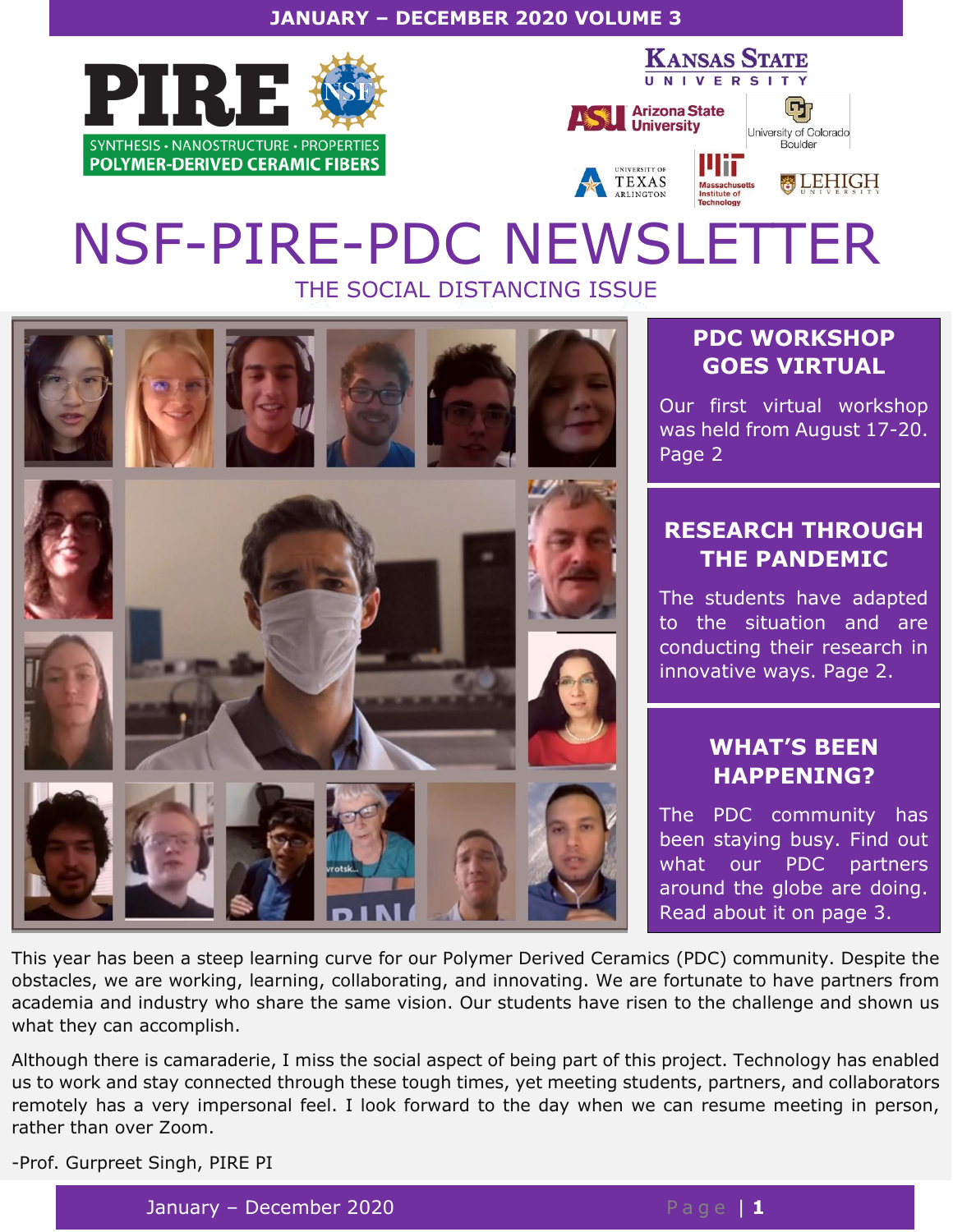#### **PDC WORKSHOP GOES VIRTUAL**

The third annual NSF-PIRE-PDC workshop was hosted August 17–20 in a virtual-only format due to the COVID-19 pandemic.

Many workshop registrants were from aero and defense industries, including Boeing, Spirit AeroSystems, HRL Laboratories, Starfire Systems, Raytheon United Technologies, and Sierra Turbines. In addition, scientists from the Air Force Research Laboratories and program officers of government funding agencies such



as AFOSR and NSF attended the workshop to share their research findings and learn about the applications of ceramic matrix composites (CMC) materials, respectively. Faculty members and students from Brazil, France, Germany, India, Italy, Japan, and Spain presented their research.

The virtual workshop platform was a major draw to students, scientists, and engineers — nearly half the registrants were first-time participants, with twice the overall attendance numbers from previous workshops. The workshop also highlighted student research and accomplishments. Graduate students in the PIRE project showed most of the presentations on the first day of the workshop, while the last day was dedicated to undergraduate student presentations. A total of eight undergraduate students were part of the PIRE summer project.

"I expected a bigger turnout than the previous year, but the registration numbers from this year's workshop were astounding!", said **Dr. Gurpreet Singh**. "This just goes to show that many researchers are interested in our project, and that the field is growing. We are grateful for the opportunity to establish PDC research in the U.S. and collaborate with academia and industry across the globe."

## **STUDENT RESEARCH STAYS STRONG THROUGH THE PANDEMIC**

The COVID-19 pandemic brought an unanticipated change in the way PIRE students have been conducting research. Most undergraduate students gained exposure to their summer research topics through scientific literature reviews, while a few conducted limited research in laboratory settings. Although most undergraduate students did not have extensive hands-on training in laboratory settings, they gained an in-depth theoretical knowledge of their research project. Because some participating undergraduate students plan to return to the PIRE project next

summer for research abroad experience, the groundwork for next summer's research has already been laid.

During the time away from the labs, the graduate students have been engaged in literature review and working on incomplete manuscripts. Some of the literature review being conducted has the potential to be converted into review articles. As the labs around the country have gradually reopened, the graduate students have had the opportunity to conduct experiments on a



limited basis. The graduate and undergraduate students have been meeting with their domestic and international mentors via Zoom.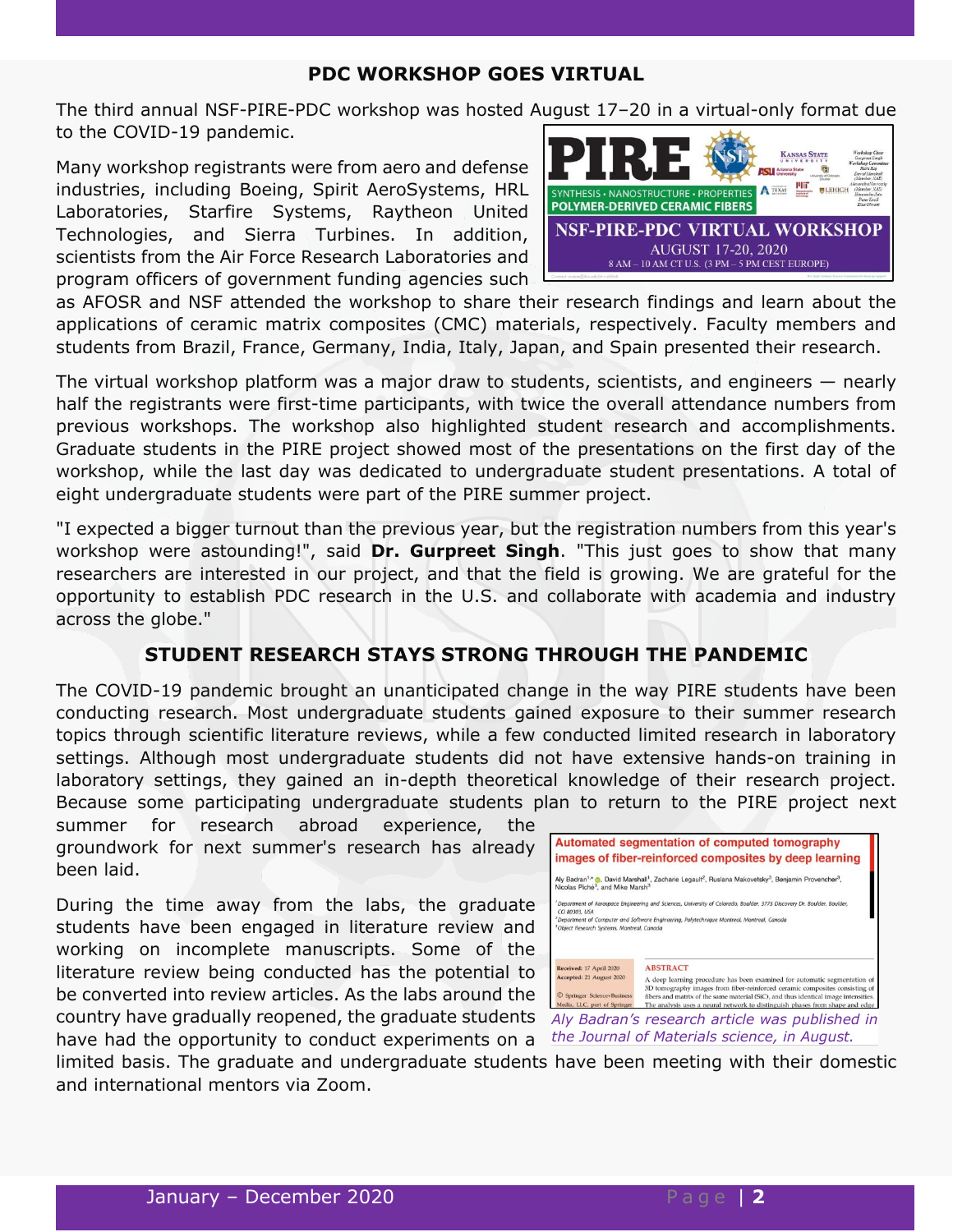

*Zhongkan Ren successfully defended his PhD thesis in August*

The pandemic may have put a dent in plans, but it has not stopped our students from accomplishing their goals. Zhongkan Ren, a PhD track student at Kansas State University, mentored by **Dr. Gurpreet Singh**, successfully defended his PhD thesis in August, titled "Organosilicon Polymer-Derived Ceramic Fibers: Fabrication and Molecular Structure Investigations". Casey Sugie, a Master's track student at University of California, Davis, mentored by **Dr. Alexandra Navrotsky**, successfully defended her Master's thesis, titled "A study of the structure and thermodynamics of amorphous silicon oxycarbide polymer-derived ceramics with and without mixed-bonding". Aly

Badran, a PhD track student at the University of Colorado, Boulder, under the tutelage of **Drs. David Marshall** and **Rishi Raj**, recently published a research article in the Journal of Materials Science, titled "Automated segmentation of computed tomography images of fiber-reinforced composites by deep learning". Congratulations, Zhongkan, Casey, and Aly!

## **AND THEN THERE IS HAPPY NEWS!**

**Dr. Chrystelle Salameh** and her husband Damien, have a new addition to their family. On July 30, Chrystelle gave birth to baby Jonas. Mom, Dad, and baby are all doing fine. As new parents, they are severely lacking in the sleep department; however, the joy of spending time with their baby more than makes up for the lack of sleep. We look forward to seeing baby Jonas in person when he accompanies Mom to her conferences. Congratulations Chrystelle and Damien, and welcome to the PDC family, baby Jonas!



### **UPDATES FROM THE PDC COMMUNITY**

**Prof. Alexandra Navrotsky** created a seminar course titled "Thermodynamics Crash Course", which helped the incoming PIRE undergraduate summer scholars gain a deeper understanding of thermodynamics. Navrotsky has been elevated to Distinguished Life Membership of The American Ceramic Society (ACerS), the highest honor of the Society.

**Prof. Gurpreet Singh** joins the editorial team of the Journal of the American Ceramic Society as Associate Editor. Singh and his team were awarded a patent on work involving flexible silicon oxy-carbide based electrodes.

**Drs. Gurpreet Singh, Peter Kroll, Alexandra Navrotsky, Ralf Riedel,** and **Jared Weaver**, and **Mr. Sailesh Menon** participated in the mid-term project review at (R)Thank you to NSF Program Officers, Maija Kukla (L) the NSF headquarters in Alexandria, VA.



*A very productive project mid-term review at the NSF. Image (L) Participants in front of the NSF building. Image and Cassandra Dudka (R), for organizing this meeting.*

**Prof. Peter Kroll** and his group recently published an article in the Journal of Physical Chemistry titled "Computing the Tantalum−Nitrogen Phase Diagram at High Pressure and High Temperature".

**Prof. Rishi Raj** created a new course for incoming freshmen students titled "In the Footsteps of da Vinci". The course is designed to teach how science, technology, philosophy, and poetry come together.

**Dr. Elsa Olivetti** published a review article in Nature Magazine titled "Strategies for improving the sustainability of structural metals".